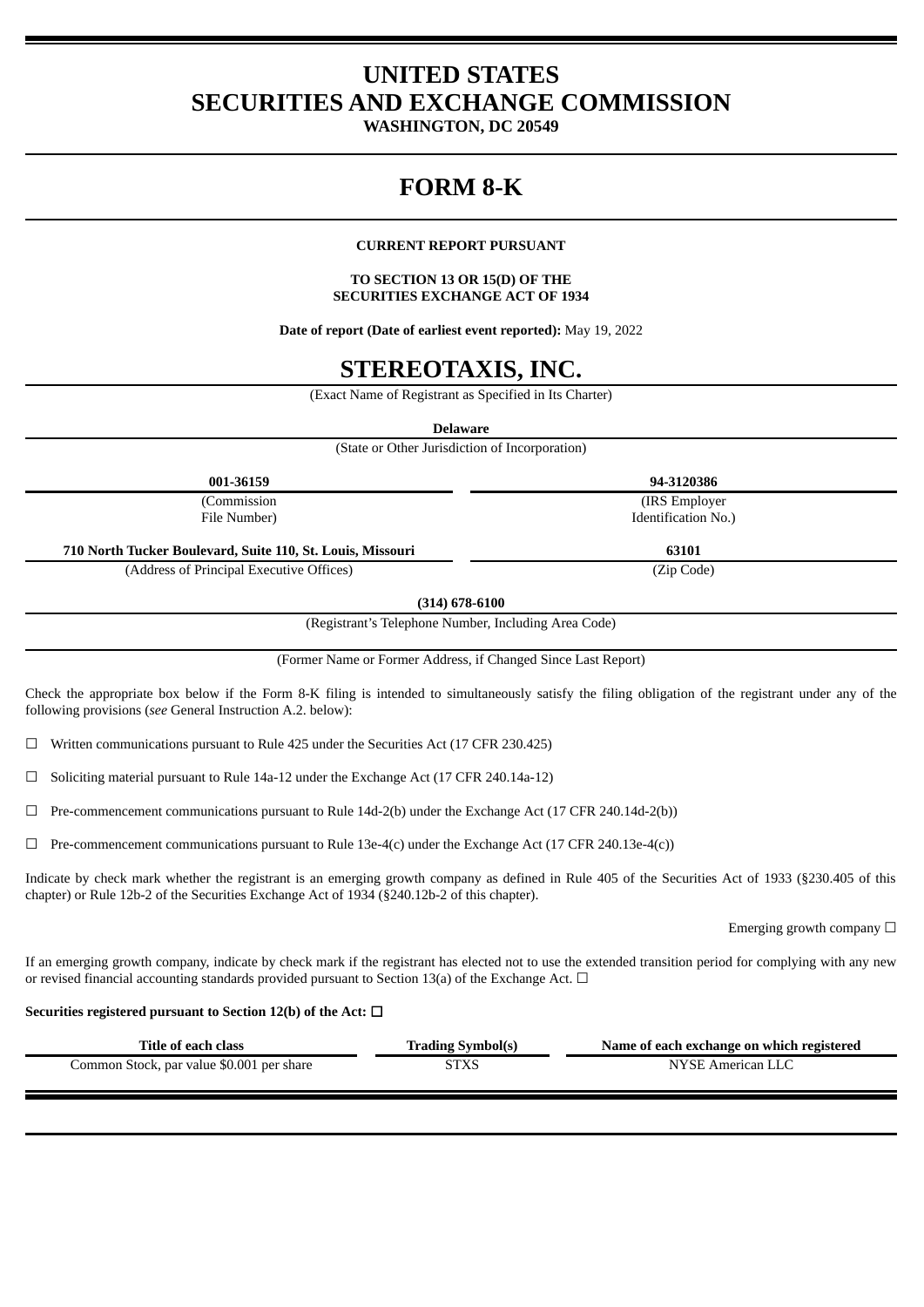#### **Item 5.07 Submission of Matters to a Vote of Security Holders**

On May 19, 2022, the Company held its Annual Meeting of Shareholders. A total of 74,643,314 shares of common stock were outstanding and entitled to vote, and the holders of Series A Convertible Preferred Stock were entitled to an aggregate of 21,072,432 votes on an as-converted basis. At the Annual Meeting, 71,397,177 shares were represented, constituting a 75% quorum. Shareholders were asked to consider and act upon the following:

- (1) The election of two directors as Class III directors to serve until the Company's 2025 annual meeting;
- (2) A proposal to ratify the appointment of Ernst & Young LLP as the Company's independent registered public accounting firm for fiscal year 2022;
- (3) A proposal to approve the Stereotaxis, Inc. 2022 Stock Incentive Plan; and
- (4) A proposal to approve the Stereotaxis, Inc. 2022 Employee Stock Purchase Plan.

Proposal 1, the election of directors, was determined by a plurality of votes cast. All of the Board's nominees for director were elected to serve until the Company's 2025 annual meeting consistent with the proposal, or until their respective successors are elected and qualified, by the votes set forth in the table below. Proposals 2, 3 and 4 each were determined by the vote of a majority of the outstanding shares entitled to vote and present in person or represented by proxy at the meeting, and each proposal passed by the votes set forth in the applicable table below.

(1) Election of Directors:

|                 |            |                |               | <b>Broker Non-</b> |
|-----------------|------------|----------------|---------------|--------------------|
| Name of Nominee | Votes For  | Votes Withheld | Votes Abstain | <b>Votes</b>       |
| Nathan Fischel  | 48,763,881 | 4.035.896      |               | 18,597,400         |
| Ross Levin      | 47.148.532 | 5,651,245      |               | 18,597,400         |

(2) Proposal to ratify the appointment of Ernst & Young LLP as the Company's independent registered public accounting firm for fiscal year 2022:

| Number of Votes For:     | 71,045,782 |
|--------------------------|------------|
| Number of Votes Against: | 332.393    |
| Number of Votes Abstain: | 19,002     |

(3) Proposal to approve the Stereotaxis, Inc. 2022 Stock Incentive Plan:

| Number of Votes For:        | 48.628.110 |
|-----------------------------|------------|
| Number of Votes Against:    | 4,109,282  |
| Number of Votes Abstain:    | 62.385     |
| Number of Broker Non-Votes: | 18.597.400 |

(4) Proposal to approve the Stereotaxis, Inc. 2022 Employee Stock Purchase Plan:

| Number of Votes For:        | 52,210,904 |
|-----------------------------|------------|
| Number of Votes Against:    | 561.643    |
|                             |            |
| Number of Votes Abstain:    | 27,230     |
| Number of Broker Non-Votes: | 18,597,400 |